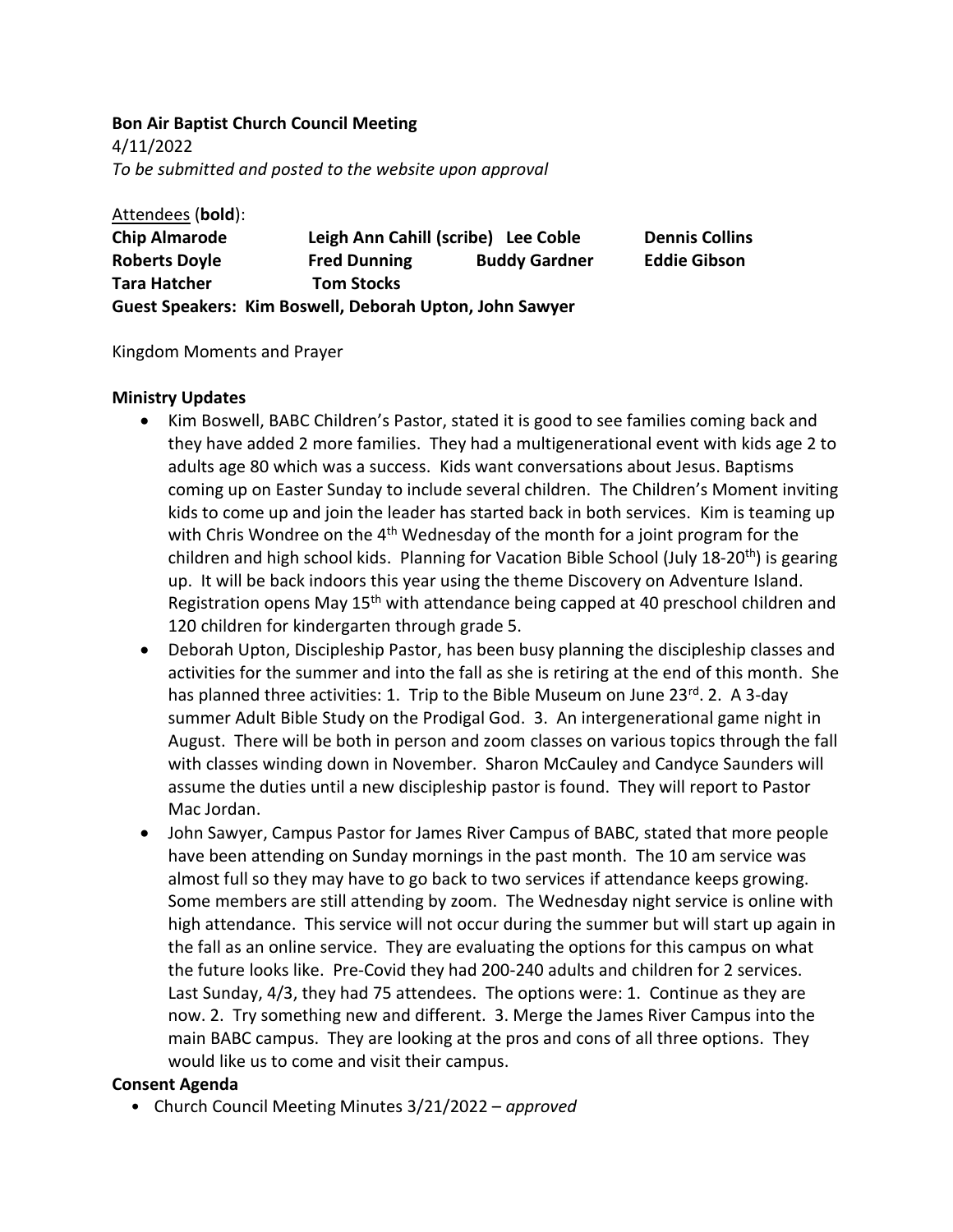․ Clerk's Report- Voted **in** by statement 2; by baptism 0; **out** by death 3, request 0, no activity 0, by letter 0 – *approved*

# **Church Incorporation Motion**

- Dennis Collins sent Glenn Reynolds the copies of the deeds.
- The Church Council will let Mr. Reynolds tell us what the next steps are in this process especially in regard to a title search.

# **Church Council Eligibility Requirements Bylaws Change Motion**

The motion will be read again to the congregation with an opportunity for discussion and then will be voted on at the April Business Meeting on April 20, 2022 at 6pm.

## **Portal Inquiries:**

•There were no portal inquiries to date.

## **Pastor Tom's Update**

- ․ Personnel updates:
	- Missions Pastor Candidate to be brought before the church on Sunday, May 1<sup>st</sup>, for vote which will occur at the end of each service at both campuses. Publicity material will be released on Friday, April 29<sup>th</sup> (resume, calling process, etc.).
	- Discipleship Pastor Search Team receiving resumes through May 23rd.
	- Celebration for Deborah Upton will be held on Sunday, April 24, as a drop by reception in the Commons at 10:15 and 11:45am.
	- Financial Pastor, Paul Sundquist, announced his retirement July 2022. Publicity and search process will begin immediately.
- Building and Grounds updates:
	- Construction on restrooms to begin April 18, 2022-Easter Monday (offices closed).
	- HVAC third floor installation (3 units) has begun on  $3<sup>rd</sup>$  floor. Asbestos removal begins 4/11/22. The project is slated to take six weeks to 2 months to complete. - Media room to go live in early April.
- Coming Events or other notes:
	- National Fresh Expressions Conference (March 30<sup>th</sup>-April 1<sup>st</sup>) was a success with over 600 in attendance. BABC received much affirmation for hosting.
	- Holy Week activities are as follows:
		- o Maundy Thursday Service 7 pm BRC
		- o Good Friday Service 7 pm JRC
		- o Easter Egg Hunt Saturday 10 am JRC
		- o Easter Sunday Services- 9:30 and 11 am with baptisms BRC
		- o Easter Sunday Services 10 am JRC
		- o Easter Flower Cross- outside Sunday April 17th BRC
	- BABC 70<sup>th</sup> Anniversary Celebration scheduled for October 2, 2022. Theme "Back to the Future" celebrating coming out of COVID and looking to the future. Two questions to all the congregation: What did COVID steal from you? How did COVID gift you moving into the future? One combined service campus-wide at 10 am on 10/2/22.
	- Mary McDonald Concert with choir-Sunday, May 22<sup>nd</sup>, at 4 pm.
	- Last Wednesday night dinner and discipleship-Wednesday, May 25<sup>th</sup>.